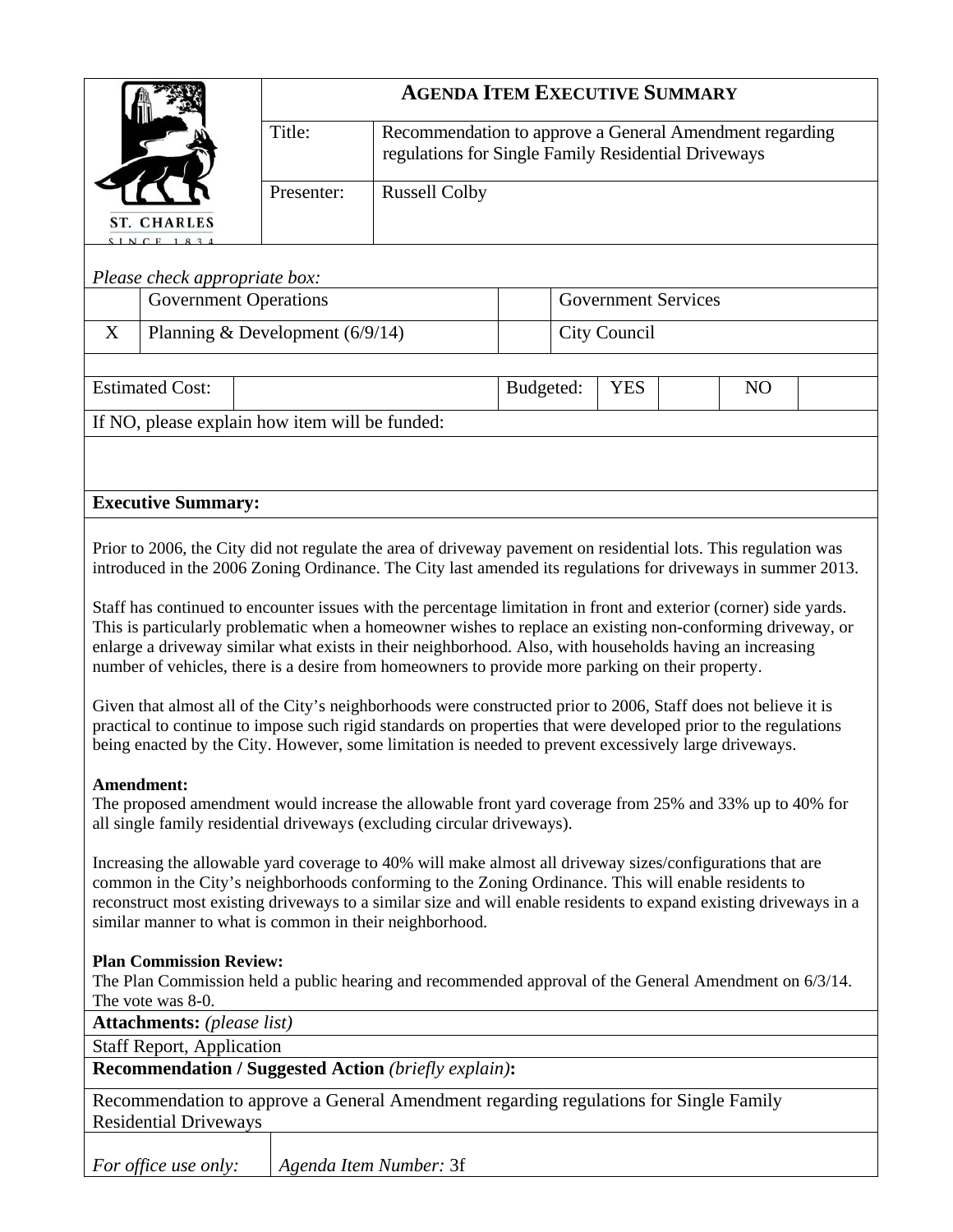Community & Economic Development Planning Division Phone: (630) 377-4443 Fax: (630) 377-4062



#### **STAFF REPORT**

| TO:          | Chairman Dan Stellato<br>and Members of the Planning & Development Committee                                           |
|--------------|------------------------------------------------------------------------------------------------------------------------|
| <b>FROM:</b> | <b>Russell Colby, Planning Division Manager</b>                                                                        |
| RE:          | Application for a General Amendment to Title 17 of the City Code (Zoning Ordinance)<br>regarding Residential Driveways |
| DATE:        | June 6, 2014                                                                                                           |

### **I. GENERAL INFORMATION**

| Project Name: | General Amendment for Residential Driveways                                                                            |
|---------------|------------------------------------------------------------------------------------------------------------------------|
| Applicant:    | City of St. Charles                                                                                                    |
| Purpose:      | Modify driveway regulations for single and two family residential<br>properties to better reflect existing conditions. |

\_\_\_\_\_\_\_\_\_\_\_\_\_\_\_\_\_\_\_\_\_\_\_\_\_\_\_\_\_\_\_\_\_\_\_\_\_\_\_\_\_\_\_\_\_\_\_\_\_\_\_\_\_\_\_\_\_\_\_\_\_\_\_\_\_\_\_\_\_\_\_\_\_\_\_\_\_\_

#### **II. BACKGROUND**

Prior to 2006, the City did not regulate the area of driveway pavement on residential lots. This regulation was introduced in the 2006 Zoning Ordinance in order to place a reasonable limitation on the amount of a residential front or exterior side yard (yards along streets) that could be paved. Yards with excessive driveway pavement were viewed as aesthetically unattractive and inconsistent with the character of residential neighborhoods in St. Charles.

(For single-family residential lots, there are no limitations on paved areas in the buildable area of the lot, within the interior side yards, or within the rear yard.)

The City last amended its regulations for driveways in summer 2013. However, over the past year, staff has continued to encounter issues with the percentage limitation in front and exterior (corner) side yards. This is particularly problematic when a homeowner wishes to replace an existing driveway that is considered non-conforming based on the current restrictions, or when a homeowner wants to install a similar driveway design to what exists in their neighborhood, only to find out the City no longer allows driveways of this size. Additionally, with households having an increasing number of vehicles, there is a desire from homeowners to provide additional parking on their property instead of utilizing the street.

Given that almost all of the City's neighborhoods were constructed prior to 2006, Staff does not believe it is practical to continue to impose such rigid standards on properties that were developed prior to the regulations being enacted by the City. However, some limitation is needed to prevent excessively large driveways.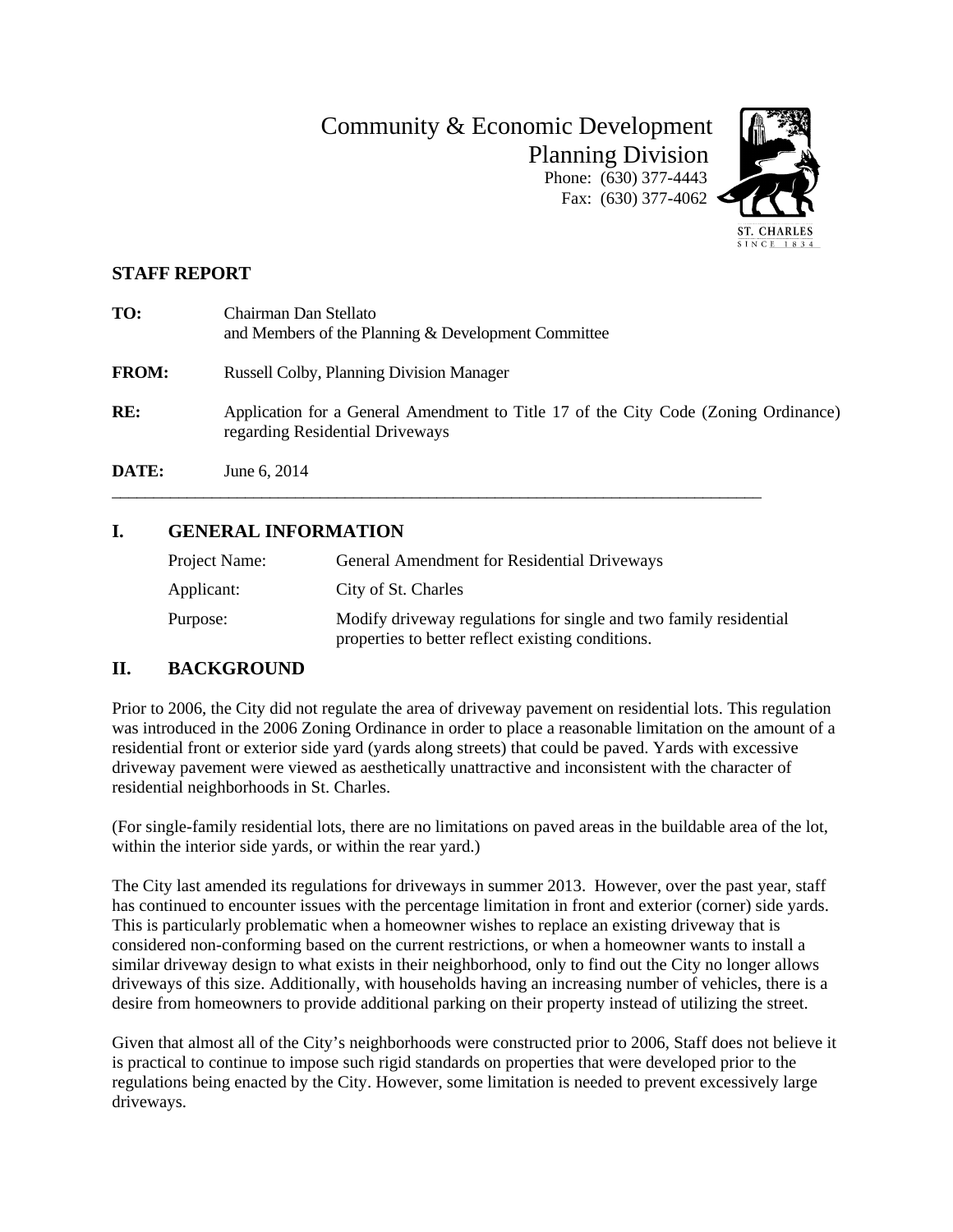#### **Current Regulations**

#### **17.24.070 Design of Off-Street Parking Facilities**

All off-street parking facilities shall comply with the following standards:

#### *A. Setbacks and Yard Coverage*

*1. Single-family, two-family and townhouse dwellings Off-Street parking facilities and access drives may be located in any yard, but shall not cover more of the front or exterior side yard in which it is located than is specified below:* 

- *a.For circular driveways, up to fifty percent (50%) of the front yard, if both access points intersect with the front lot line, b) up to fifty percent (50%) of the exterior side yard, if both access points intersect with the exterior side lot line or c) up to twenty-five percent (25%) of the total area of the front and exterior side yards, if one access intersects the front lot line and the other intersects the exterior side lot line.*
- *b.For driveways to access three-car front loaded garages, thirty-three percent (33%).*
- *c.For all other driveways, twenty-five percent (25%), except that one driveway of at least 18 feet wide generally perpendicular to the street is permitted regardless of the percentage of the yard it occupies.*
- *d.Prior to January 1, 2014, an existing driveway may be reconstructed at the same size regardless of yard coverage, provided the driveway otherwise complies with all other applicable requirements.*

#### *C. Access*

 *a. For single and two-family dwellings, a maximum of twenty-four (24) feet in width for a single driveway, or for a lot with two driveways, a maximum of eighteen (18) feet in width per driveway. No more than two driveways shall be permitted per lot.*

#### **III. PROPOSAL**

Staff proposes to increase the maximum percentage of front and exterior side yard coverage for driveway paving for the following reasons:

- The current requirement is difficult to administer, particularly in developed neighborhoods where larger driveways are common.
- A higher percentage of front yard coverage could still place a reasonable limitation on driveways within front yards without allowing for excessively large driveways.

#### **Proposed Amendment**

The proposed amendment would increase the allowable front yard coverage from 25% and 33% up to 40% for all single family residential driveways (excluding circular driveways).

Increasing the allowable yard coverage to 40% will make almost all driveway sizes/configurations that are common in the City's neighborhoods conforming to the Zoning Ordinance. This will enable residents to reconstruct most existing driveways to a similar size and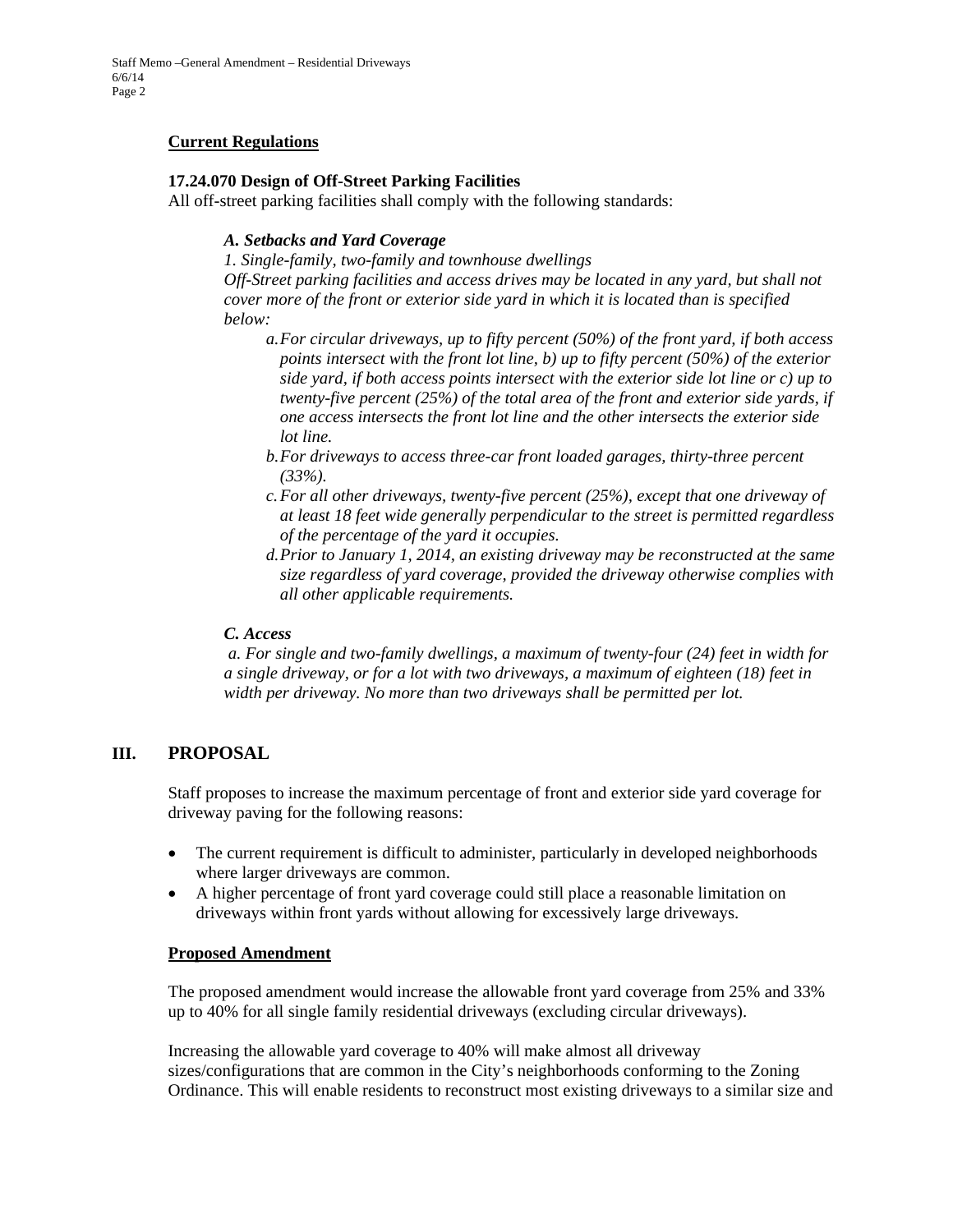Staff Memo –General Amendment – Residential Driveways 6/6/14 Page 3

> will enable residents to expand existing driveways in a similar manner to what is common in their neighborhood.

#### **IV. RECOMMENDATION**

The Plan Commission conducted a public hearing on June 3, 2014 and recommended approval of the application. The vote was 8 to 0.

During the public hearing, the Commission discussed that although the existing restrictions may be desirable from an aesthetic point of view, they generally felt it was not practical to impose stricter regulations.

Staff is recommending approval and has attached findings in support of the recommendation.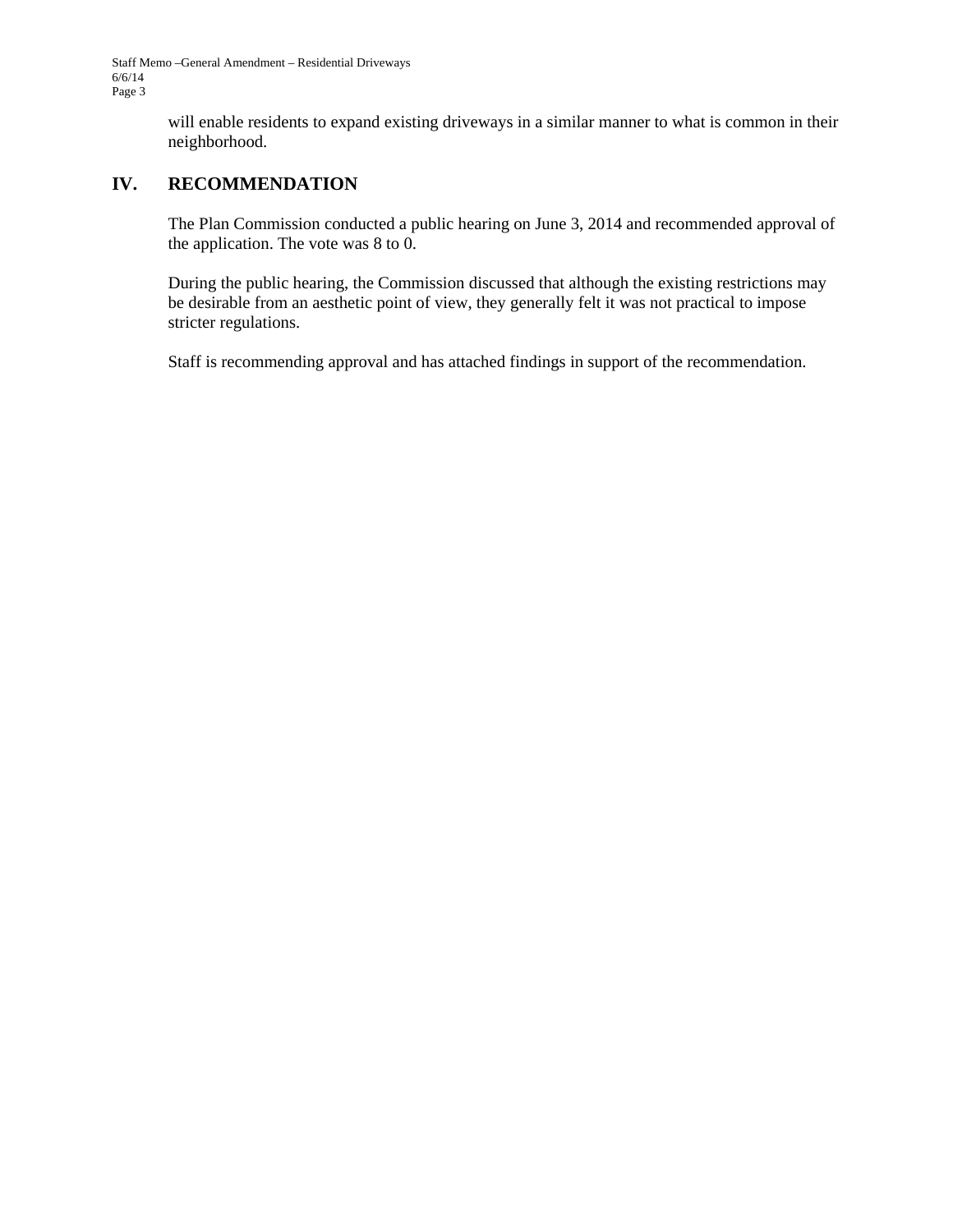#### **FINDINGS**

#### APPLICATION FOR GENERAL AMENDMENT

#### **1. The consistency of the proposed amendment with the City's Comprehensive Plan**

The amendment is consistent with the Comprehensive Plan's goal of preserving the character of the City's residential neighborhoods.

#### **2. The consistency of the proposed amendment with the intent and general regulations of this Title.**

 This amendment is consistent with the intent of limiting the size of residential driveways for the purpose of aesthetics and preservation of neighborhood character. The proposed changes are intended to make the ordinance requirements more consistent with what exists today, without enabling excessively large driveways to be constructed.

#### **3. Whether the proposed amendment corrects an error or omission, adds clarification to existing requirements, is more workable than the existing text, or reflects a change of policy.**

 The amendment will create more workable requirements that reflect the existing conditions in residential neighborhoods in St. Charles.

#### **4. The extent to which the proposed amendment would be in the public interest and would not serve solely the interest of the applicant.**

The amendment will benefit all residential neighborhoods.

#### **5. The extent to which the proposed amendment creates non-conformities.**

 The proposed amendment will significantly reduce the number of existing non-conforming driveways and enable many residential driveways to be reconstructed similar to how they existed when the property was originally developed.

#### **6. The implications of the proposed amendment on all similarly zoned property in the City.**

This amendment will be applied equally across all residential zoning districts.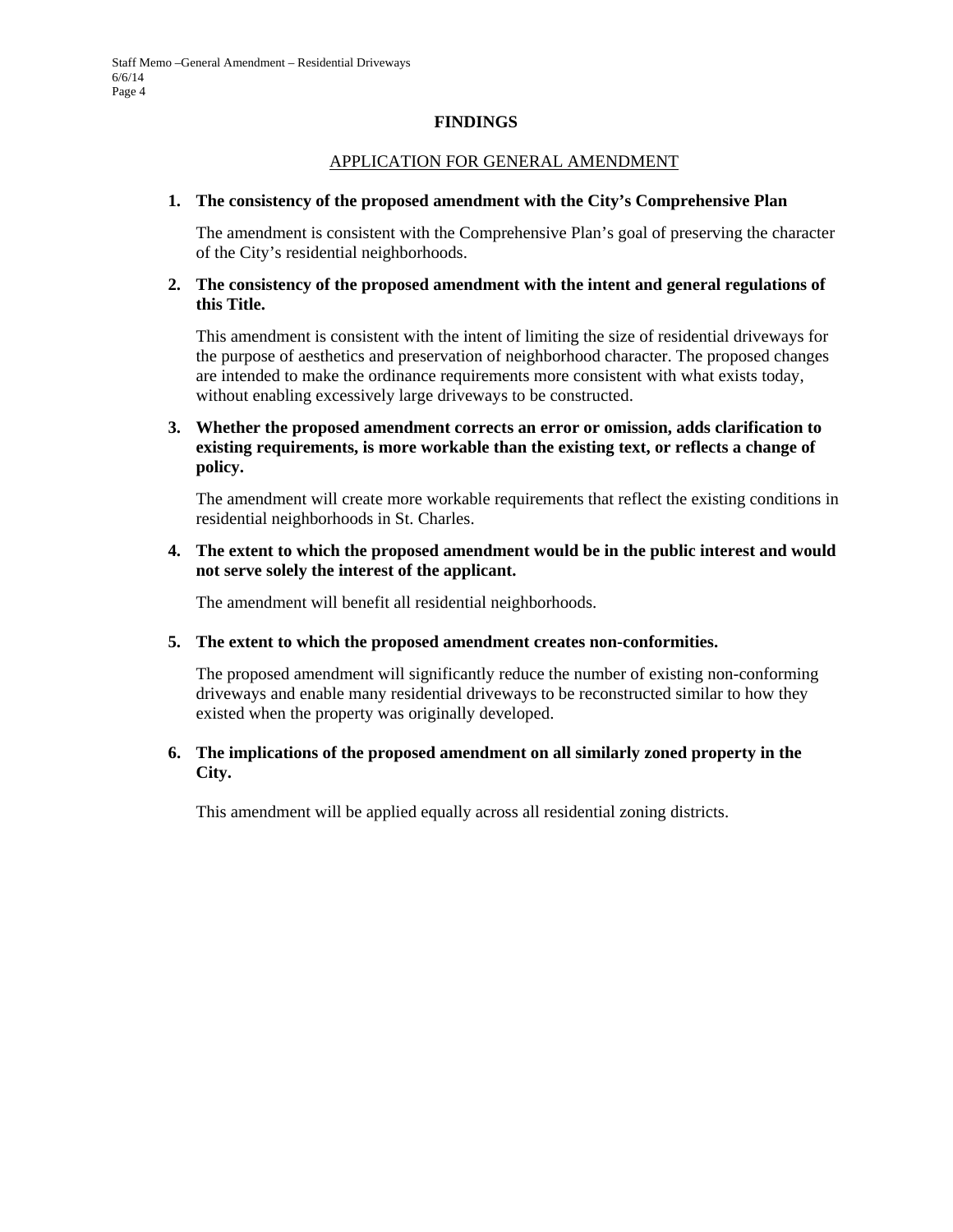## **How driveways are regulated in the Zoning Ordinance**

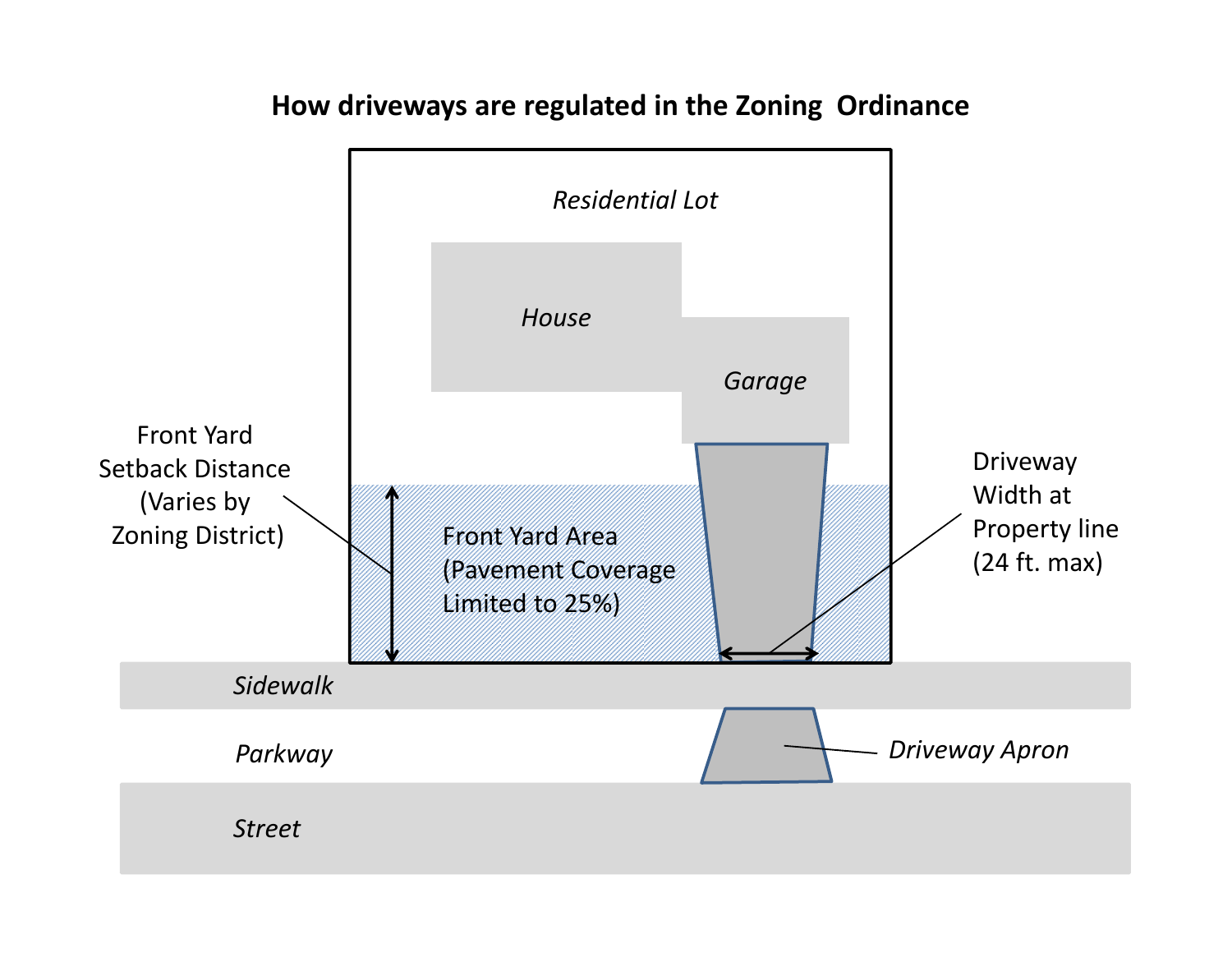# Driveway Regulations

| <b>Regulation</b>                                                                      | 1997-2006     | 2006                                                                                           | 2013<br>amendment                                                                              | <b>Proposal</b>             |
|----------------------------------------------------------------------------------------|---------------|------------------------------------------------------------------------------------------------|------------------------------------------------------------------------------------------------|-----------------------------|
| Max. driveway<br>width at street                                                       | 24 ft.        | 24 ft.                                                                                         | No change                                                                                      | No change                   |
| Max. percentage of<br>Front Yard coverage                                              | Not regulated | 25%                                                                                            | No change                                                                                      | Increase from<br>25% to 40% |
| - For 3 car front-<br>loaded garages                                                   |               | 25%                                                                                            | 33%                                                                                            | Increase from<br>33% to 40% |
| - For Circular drives                                                                  |               | 25% per yard or<br>50% if both access<br>points are in the<br>same yard                        | No change                                                                                      | No change                   |
| Minimum driveway<br>width always<br>permitted,<br>regardless of Front<br>Yard coverage |               | 16 ft. width<br>$(50$ ft. wide lot =<br>32% coverage)<br>(60 ft. wide lot $=$<br>27% coverage) | 18 ft. width<br>(50 ft. wide lot $=$<br>36% coverage)<br>(60 ft. wide lot $=$<br>30% coverage) | No change                   |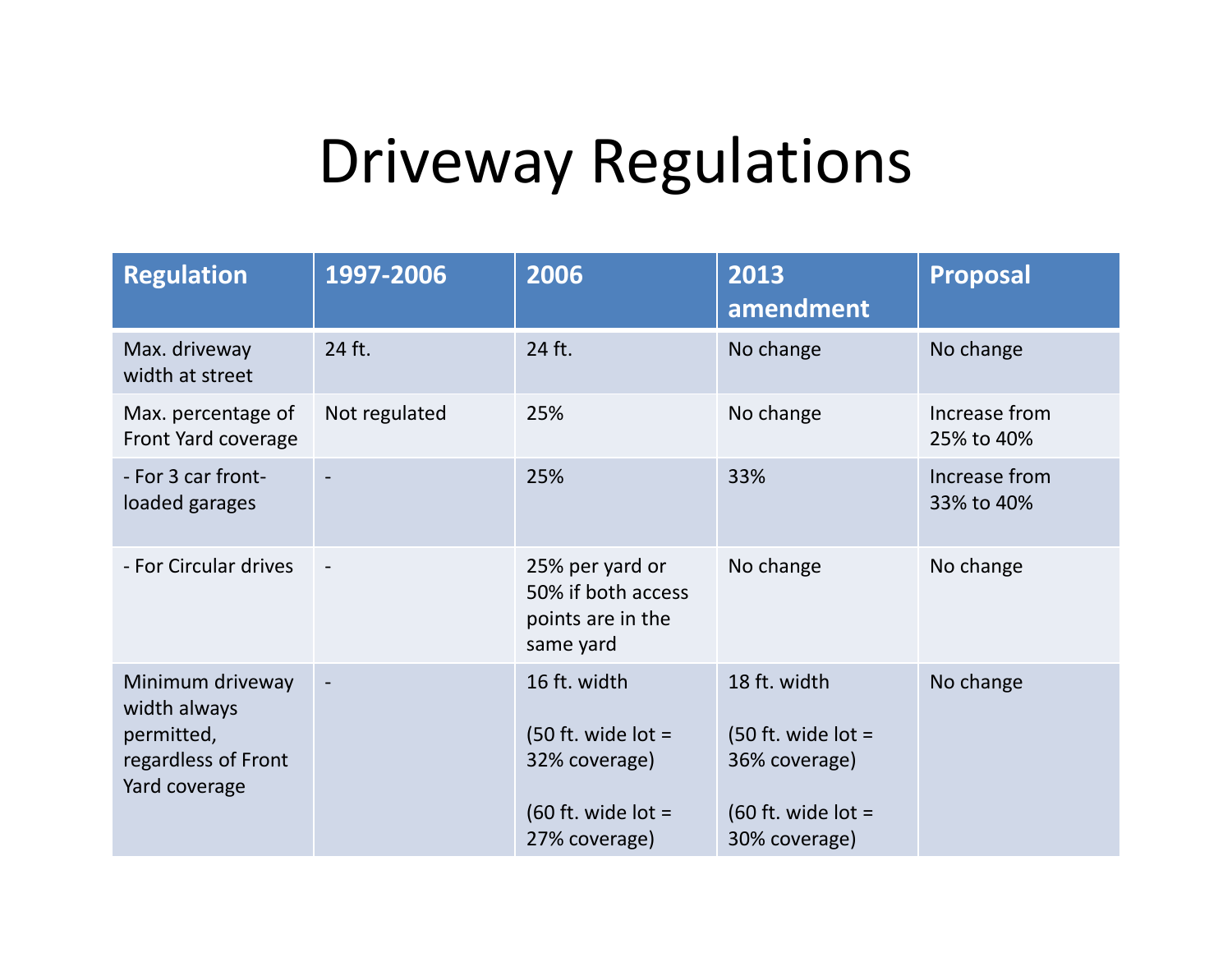

Common driveway configuration‐ 2 car garage, 3 car width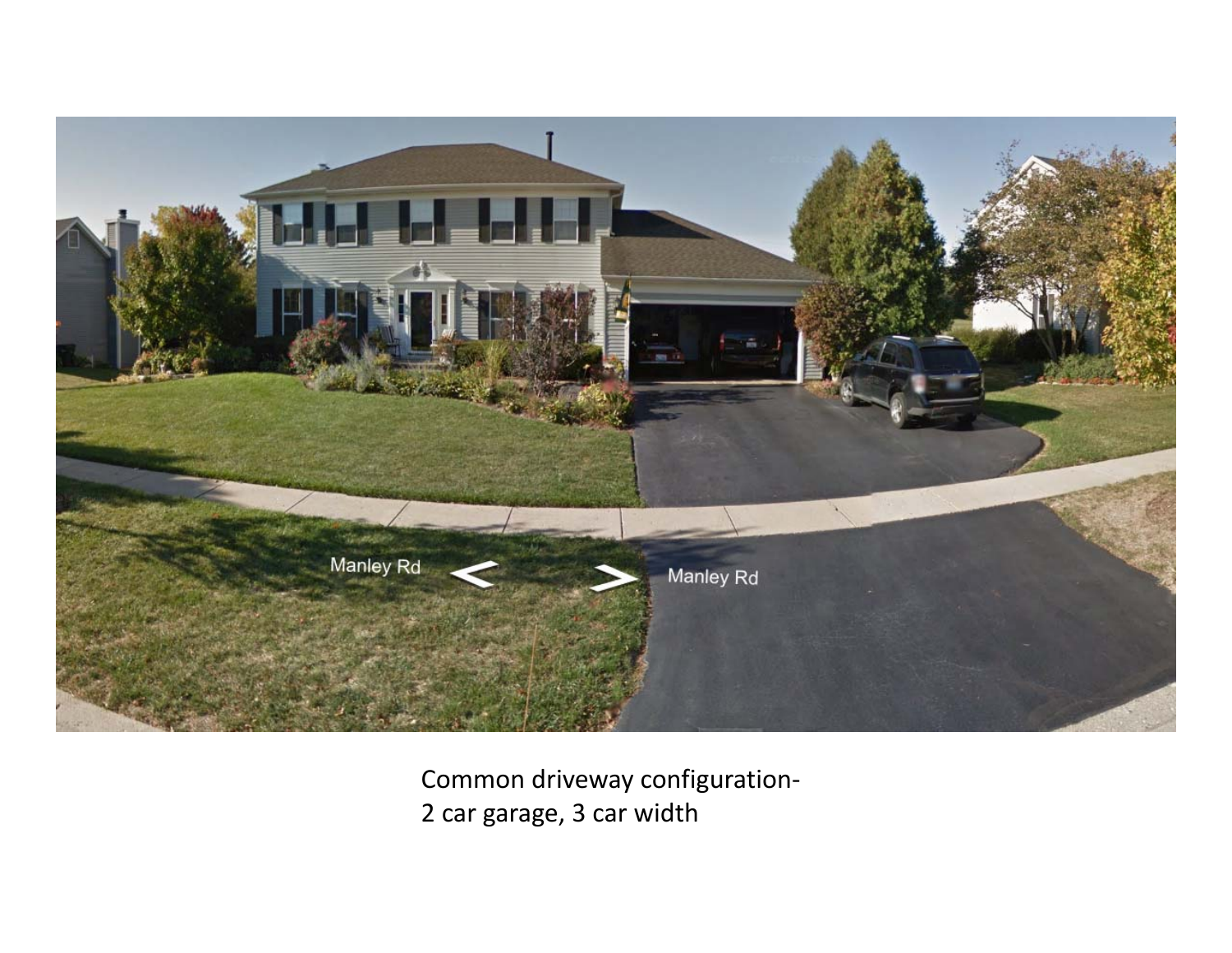## **CITY OF ST. CHARLES**

TWO EAST MAIN STREET ST. CHARLES, ILLINOIS 60174-1984



| PHONE: (630) 377-4443 FAX: (630) 377-4062<br>COMMUNITY DEVELOPMENT/PLANNING DIVISION |                                     |
|--------------------------------------------------------------------------------------|-------------------------------------|
| <b>GENERAL AMENDMENT APPLICATION</b>                                                 | $R$ eceived Date<br>St. Charles, IL |
| <b>CITYVIEW</b><br><u>G.A. - deiveways</u><br>Project Name:                          | APR 3 0 2014                        |
| $-PR-\frac{\partial Q}{\partial P}$<br>Project Number:                               |                                     |
| Application Number: $\frac{20}{4}$<br>$AP$ $/9$                                      | CDD<br><b>Tianning Division</b>     |

#### Instructions:

To request an amendment to the text of the St. Charles Zoning Ordinance, complete this application and submit it with all required attachments to the Planning Division.

City staff will review submittals for completeness and for compliance with applicable requirements prior to establishing a meeting or public hearing date for an application.

The information you provide must be complete and accurate. If you have a question please call the Planning Division and we will be happy to assist you.

| 1. Applicant:                     | Name City of St. Charles        | $1^{Phone}$ $630-377-4443$   |
|-----------------------------------|---------------------------------|------------------------------|
|                                   | Address $\gamma$ $\in$ Main St. | Fax<br>$(0.30 - 377 - 4062)$ |
|                                   | St. Chales, IL GOV74            | Email VCOLby @Stcharlesii.   |
| 2. Billing:<br>Who is responsible | Name<br>Same                    | Phone                        |
| for paying<br>application fees    | <b>Address</b>                  | Fax                          |
| and<br>reimbursements?            |                                 | Email                        |

#### **Attachment Checklist**

- $\Box$ **APPLICATION:** Completed application form
- APPLICATION FEE: Application fee in accordance with Appendix B of the Zoning Ordinance.  $\Box$
- REIMBURSEMENT OF FEES AGREEMENT: An original, executed Reimbursement of Fees Agreement and  $\Box$ deposit of funds in escrow with the City, as provided by Appendix B of the Zoning Ordinance.

#### WORDING OF THE REQUESTED TEXT AMENDMENT  $\Box$

One (1) copy of Proposed Amendment (Letter Sized) and one (1) Electronic Microsoft Word version on CD-ROM